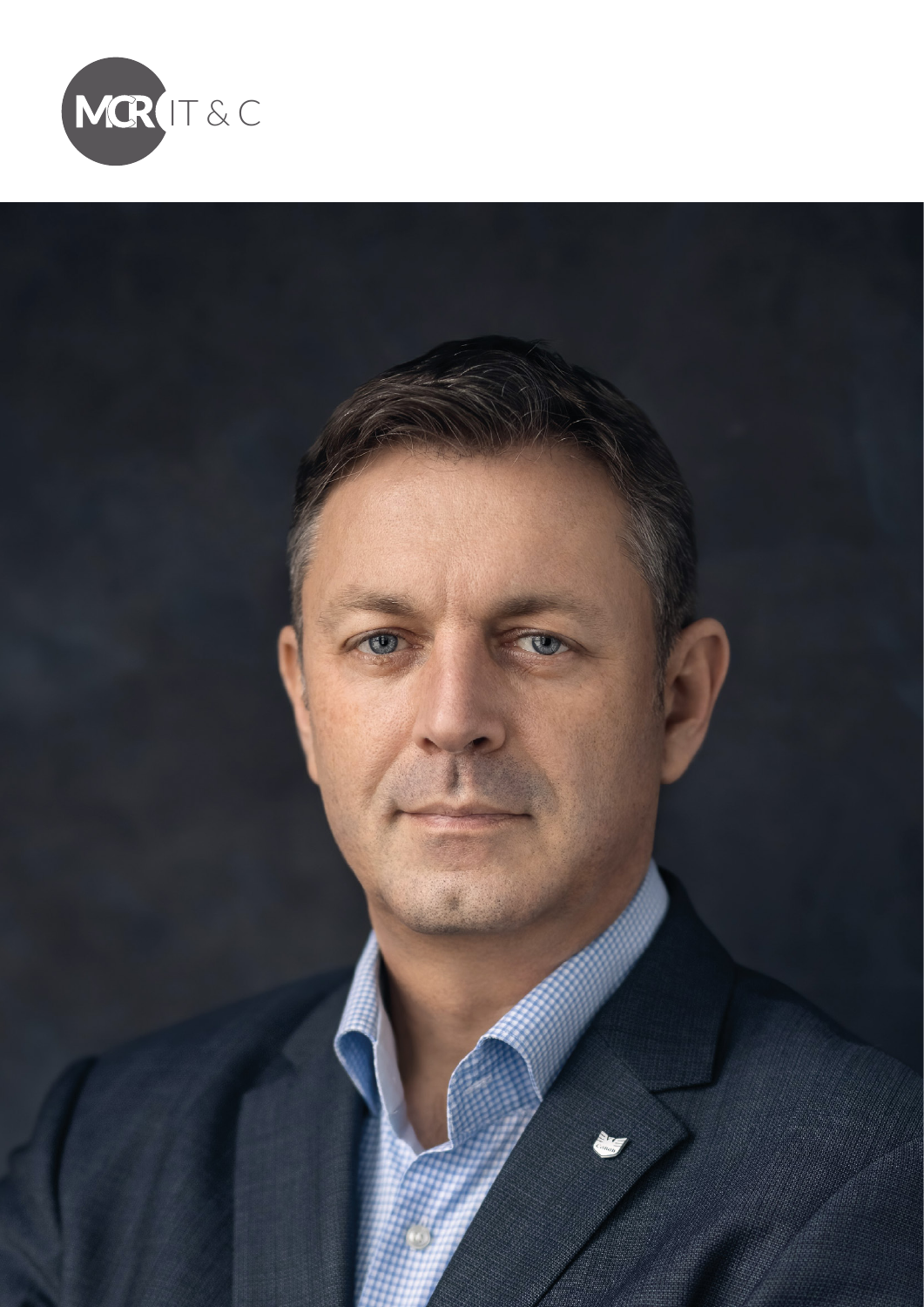# DIGITAL TRANSFORMATION CAN HELP ORGANIZATIONS NOT ONLY TO SURVIVE, BUT DEVELOP AND THRIVE **INTERVIEW**

*PETRONIUS SECAREANU, General Manager, CANON ROMANIA & BULGARIA*

## **1.You've been managing Canon's business<br>in Romania and Bulgaria for more than<br>from your tenure?**<br>**1.Yourge** business from your tenure? **in Romania and Bulgaria for more than 10 years? What are the top 3 learnings from your tenure?**

I would rather call them challenges:

a. Lifelong learning and adaptation; maybe now, more than ever, it's a constant challenge to keep up with market trends, customer requirements, the needs of the team, to be flexible and adapt to changes

**b.** Competences and motivation determine performance; competencies can be acquired through various means - organized training, selftraining, daily practice, etc., but maintaining motivation is the major challenge; and here "one size does not fit all", we must find those personalized keys with which each of us opens the door of joy to start a new day of work

c. It is very important for the team to have a common Vision and to collaborate - why we are here, what do we pursue, what is the role of each one of us and how we can contribute to the common success; as in team sports, we can be, individually, very competent, but the big plus is the efficient cooperation in the team, towards the same goals.

**2.Many companies offering IT hardware and solutions were positively impacted by the current evolution of the pandemic, since their customers had to digitally transform their business in order to adjust to the "new normal". How did Canon perceive this impact?** Most organizations have been forced by the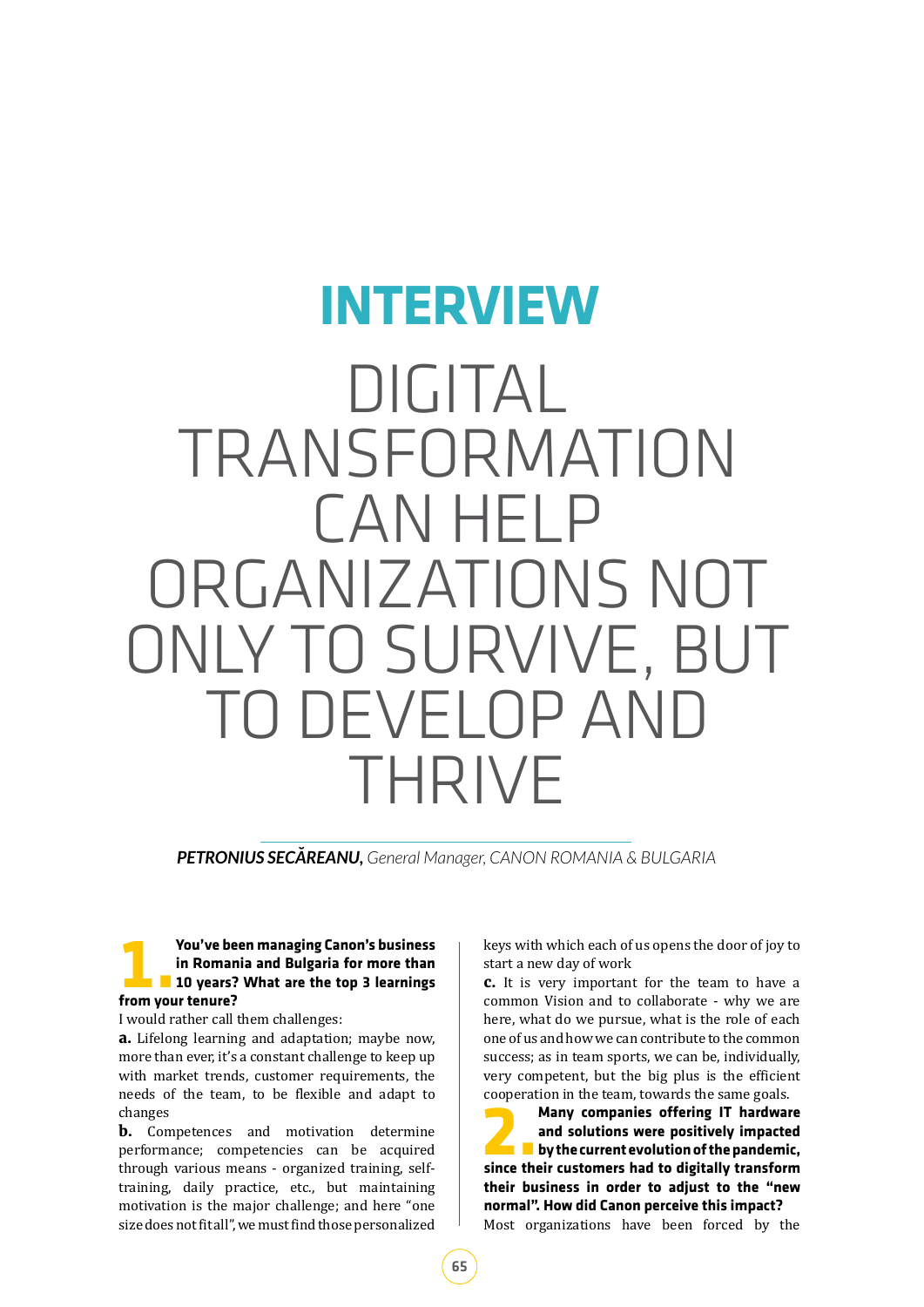

pandemic to find new ways of working, in a world where people work in a hybrid environment, individually or together, from the office, from home or even from the car and need to connect, to collaborate and solve various tasks in a secure and efficient way. Digital technology, if used correctly, can provide solutions to these challenges, but adapting work processes (digital transformation) is a long and often difficult journey. Digital transformation involves the gradual transition from analog (information and processes that use paper, unstructured), to digitization (transformation of information on paper into digital, structured information), automation (creation of workflows, collaboration), to advanced optimization (Artificial Intelligence , Robotization).

Prior to the pandemic, the average of those who worked from home in the EU was 5% versus 0.4% in Romania (Romania being the penultimate country in this ranking). The European average was 5.2% - a study done in 2018 by ejobs). Certainly, this percentage is growing rapidly now. Work from home, social distancing, limited interactions push organizations towards online<br>communication, towards Cloud, towards communication, automation and work processes optimization. Romania benefits from high speed internet, an educated workforce and does not have a very old technological heritage, which offers the premises for a quick adaptation.

## **3.How can Canon help customers through their digital transformation journey?**<br> **Canon has been at the forefront of IT and imaging research and innovation for over 80 years their digital transformation journey?** imaging research and innovation for over 80 years. We invest in innovation approx. 8% of the annual turnover and, for over 25 years, we are constantly in the first 5 places regarding the new patents registered in the USA. We have created an ecosystem of technologies that work in harmony with each other, combining hardware with software solutions and professional services, all these elements working together and helping our business partners to cooperate efficiently and safely, anytime and from anywhere. Regardless of the size of the organization, we can create, together with our Technology Partners, a customized plan for optimizing the work environment, from the perspective of digital transformation, referring to several main directions:

Secure solutions for document and information management (on paper or electronic): the main solution here is the imageRUNNER Advance DX multifunctional devices range, which manages the input (scan) and output (print) of documents in the organization, connected in the cloud through the uniFLOW Online output management platform, in a simple, secure way and without additional servers

**Managed Print Services (MPS): the ecosystem of** multifunctional office equipment and the uniFLOW platform, designed to manage all printing and scanning processes in an organization, from home or office, along with the services offered by Canon partners; we access a wide range of applications, from simple A4 documents, up to  $A0 + \text{large}$ formats engineering documents

**Process Automation solutions: the information** management and process automation platform Therefore offers the possibility to digitize internal processes for any type of organization. This solution is available both on-premises and in the cloud. Examples of applications that we frequently encounter are invoice processing, contract management, human resources management.

Organizations that use Canon solutions include Uber, Ferrero, BBC, Volkswagen, Continental, Delloite, Beiersdorf, Legoland and many more.

**4.Most companies are facing new challenges caused by the hybrid work paradigm. How can Canon help them address these challenges?**

Take, for example, the challenge of process automation. According to recent studies, it is estimated that approximately 50% of the workload in Romania can be automated, especially in areas such as agriculture, production, trade, construction and transportation. A simple example of a process that can be automated in any field, is invoice (issued or received) processing. An activity that is now largely done manually, with potential errors, loss of documents, lack of tax compliance (risk of potential fines), a.o. This activity can be automated, by capturing information and processing on automatic workflows, then approving and archiving, for simple future search. The implementation of Canon technology in thousands of organizations around the world, respectively the information management platform Therefore, shows that savings of over 40% can be reached, processing capacity can be increased several times, obtaining, in addition, improving the relationship with customers and suppliers.